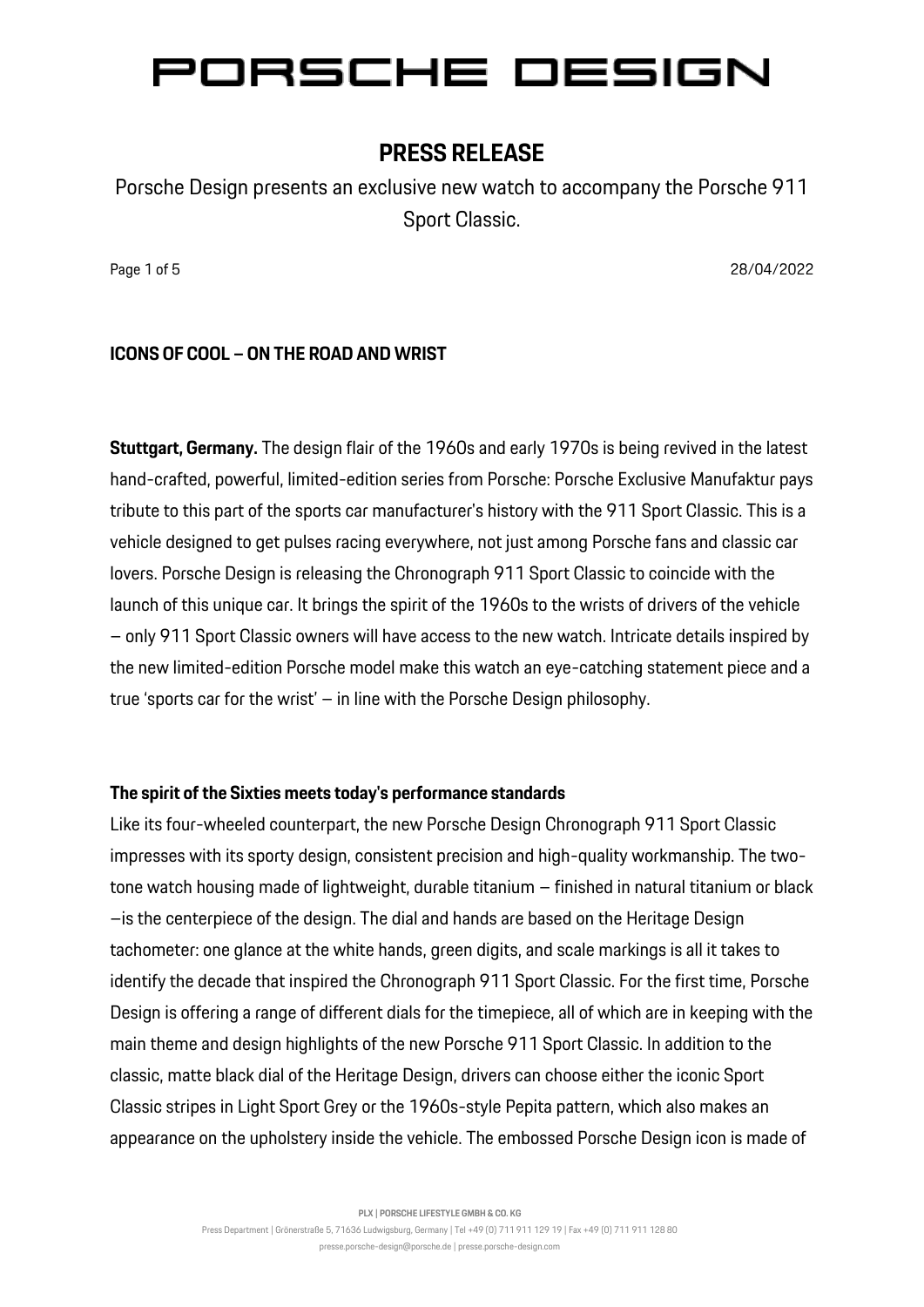## **PRESS RELEASE**

Porsche Design presents an exclusive new watch to accompany the Porsche 911 Sport Classic.

Page 2 of 5 28/04/2022 **Page 2 of 5 28/04/2022** 

gold to match the Porsche logo at the rear of the vehicle and the limited-edition badge inside it. There is more gold-colored lettering on the running seconds dial, which reads '911 Sport Classic Lim. Series.' All these features are protected by sapphire crystal with hard coating and sevenfold anti-glare properties to prevent disruptive reflections.

### **COSC-certified caliber – winding rotor designed to look like a wheel rim.**

Inside the new watch there is the COSC-certified WERK 01.200 Porsche Design mechanical chronograph caliber. The flyback function allows the wearer to start, stop and reset the seconds hand with a single action. The laser-engraved 'Start/Stop' and 'Reset' buttons highlight the functions of the timepiece. While in the sports car the wheels transfer the power from the engine to the road, this important task falls to the winding rotor on the chronograph. It winds up mechanically with every movement of the wrist. The design of the 360-degree winding rotor is based on the wheel options available for the 911 Sport Classic and includes a cover that looks like the vehicles center wheel lock and features the historic Porsche Crest. The two wristbands are provided with the watch – one in sophisticated black, one in elegant Classic Cognac – are inspired by the interior of the car: they are made of the same leather used for the upholstery of the limited-edition vehicle and are finished with an embossed '911.' A quick-change system makes it easy to switch the leather straps without the need for any extra tools.

### **Always one step ahead: Porsche Design's heritage**

Creator and designer Professor F. A. Porsche is famous for saying "If we wanted something, we had to do it ourselves." And that is why this extraordinary timepiece is made by hand, and with great attention to detail, at a very special location: the dedicated Porsche Design watch factory, which was founded in 2014 in the Swiss town of Solothurn. This unique site brings together the

**PLX | PORSCHE LIFESTYLE GMBH & CO. KG**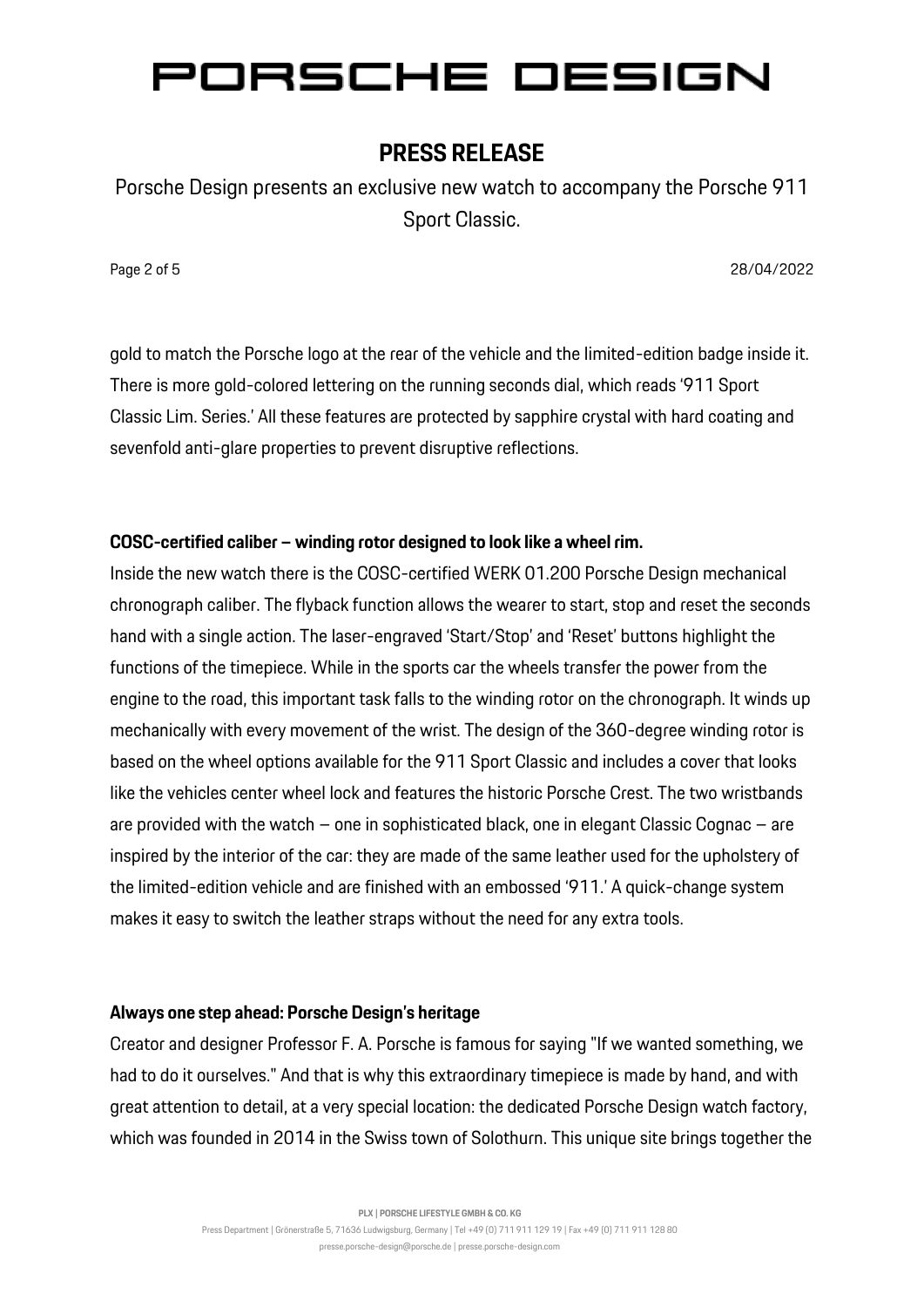# **PRESS RELEASE**

Porsche Design presents an exclusive new watch to accompany the Porsche 911 Sport Classic.

Page 3 of 5 28/04/2022 **Page 3 of 5** 28/04/2022 **Page 3 of 5** 28/04/2022 **Page 3 of 5** 

best sports car and watch expertise to create a perfect symbiosis between the two disciplines – combining the most sophisticated design standards with unbeatable performance and craftsmanship. The resulting watches distil all the fascinating elements of the Porsche brand so they can be enjoyed away from the road

The Porsche Design Chronograph 911 Sport Classic is available exclusively to owners of the 2023 Porsche 911 Sport Classic. It will be available for purchase either through Porsche dealers or online at [www.porsche-design.com.](http://www.porsche-design.com/)

Further information, film and photo material can be found in the Porsche Newsroom: <https://media.porsche.com/mediakit/911-sport-classic>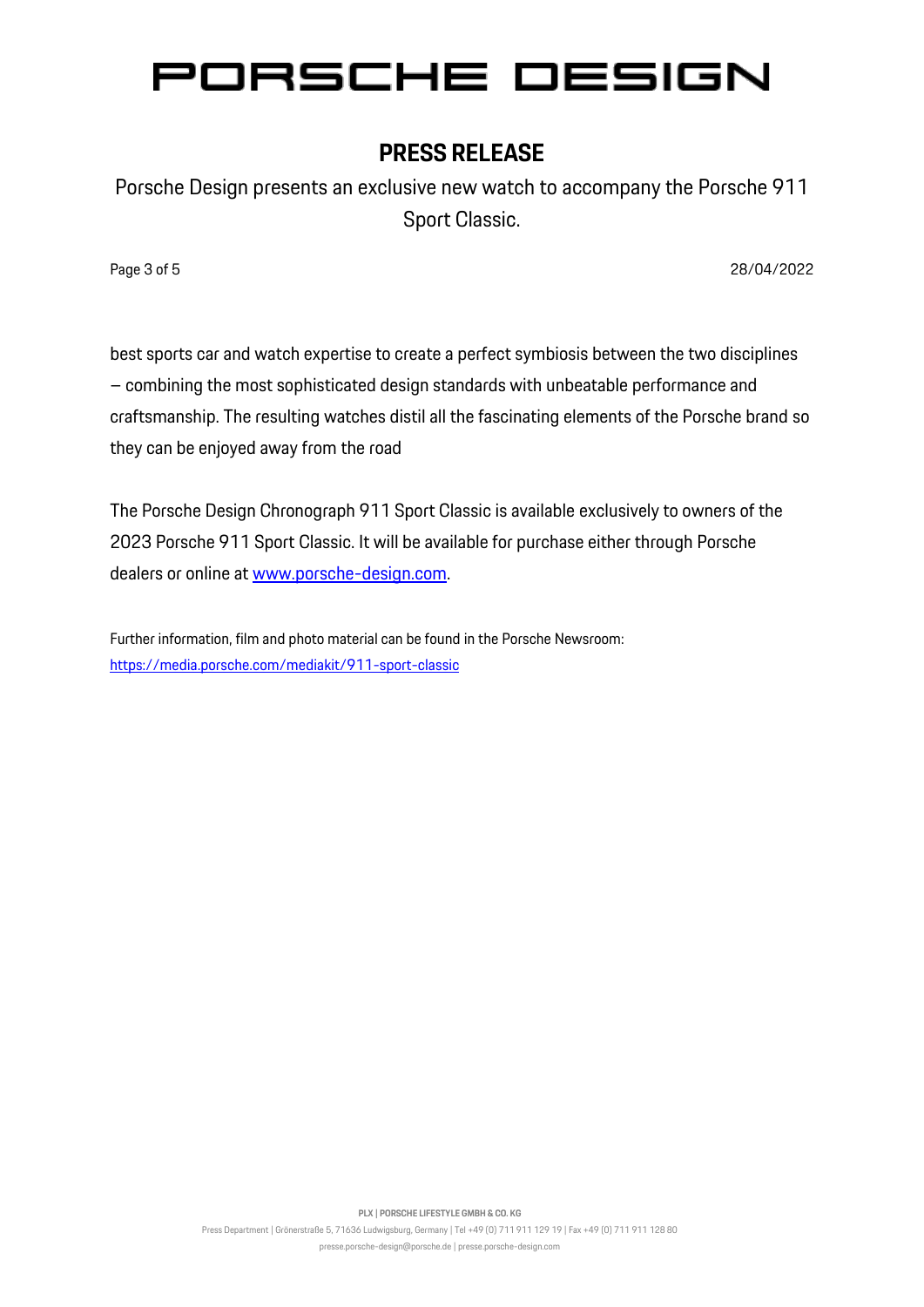### **PRESS RELEASE**

Porsche Design presents an exclusive new watch to accompany the Porsche 911 Sport Classic.

Page 4 of 5 28/04/2022 **Page 4 of 5** 28/04/2022 **Page 4 of 5** 28/04/2022 **Page 4 of 5** 

#### **About Porsche Design:**

In 1963, Professor Ferdinand Alexander Porsche created one of the most iconic design objects in contemporary history: the Porsche 911. Following his vision to take the principles and myth of Porsche beyond the automotive world, he created the exclusive lifestyle brand Porsche Design in 1972. His philosophy and design language can still be seen in all Porsche Design products today. Every Porsche Design product stands for extraordinary precision and perfection, boasts a high level of technological innovation and seamlessly combines intelligent functionality and puristic design. Created by Studio F. A. Porsche in Austria, our products are sold worldwide in Porsche Design stores, high-end department stores and exclusive specialist retailers, as well as online a[t www.porsche-design.com](http://www.porsche-design.com/) and shop.porsche.com.

#### **Follow us on:**

Facebook: [www.facebook.com/PorscheDesign](http://www.facebook.com/PorscheDesign) Instagram[: www.instagram.com/PorscheDesign](http://www.instagram.com/PorscheDesign)

Media contact: **Porsche Lifestyle Group** Angélique Kreichgauer Head of Public Relations Mobile +49 152 3 911 6242 Email [angelique.kreichgauer@porsche-design.de](mailto:angelique.kreichgauer@porsche-design.de)

#### CONSUMPTION AND EMISSIONS

Porsche 911 Sport Classic: NEDC: Combined fuel consumption 12,8 l/100 km; Combined CO<sub>2</sub> emissions 292 g/km; WLTP: Combined fuel consumption 12,6 l/100 km; Combined CO<sub>2</sub> emissions 285 g/km

**PLX | PORSCHE LIFESTYLE GMBH & CO. KG**